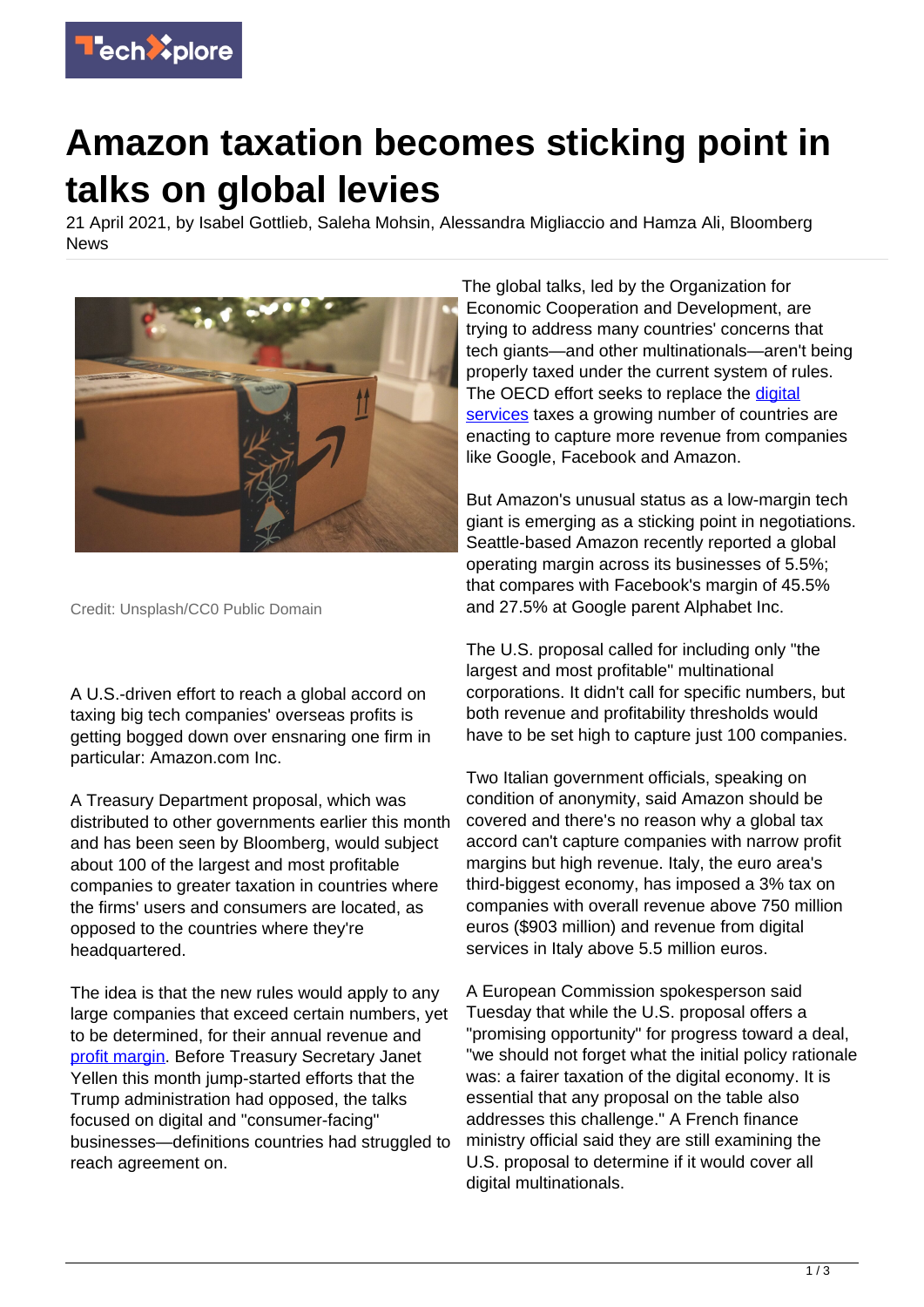

The U.S., however, has long opposed an agreement that singles out a particular slice of the economy, such as rules that only affect digital companies, and the new Treasury proposal is intended to make the plan's scope more quantitative and objective.

U.S. officials are aware that other finance ministries are trying to get low-margin companies captured within the profitability threshold, according to people familiar with the matter, who said Amazon is which also reduces the company's tax obligations. the target of these discussions. The U.S. continues Amazon had 2020 sales of \$386 billion, more than to oppose efforts to target any single company or sector, said the people, who asked not to be identified.

The U.S. Treasury and Paris-based OECD declined operate than digital advertising businesses run by to comment. Amazon didn't respond to a request for comment.

## **Not 'discriminatory'**

"We've made it very clear to our European counterparts that we will not support a tax that is discriminatory towards American companies," Wally considered the lucrative Amazon Web Services Adeyemo, the deputy Treasury secretary, said earlier this month on CNBC.

No matter how successful an accord might otherwise be in reshaping tax collection and satisfying calls for multinational firms to pay their fair share to governments, failing to apply it to Amazon—led by the world's richest person, and a regular target for progressive U.S. lawmakers like Bernie Sanders and Elizabeth Warren over its low tax bill—would risk [public opposition](https://techxplore.com/tags/public+opposition/) to ratification in the U.S. along with European nations.

"Ultimately, it must catch Amazon, otherwise it will be deemed a failure," and countries might unilaterally introduce their own measures, said Tommaso Faccio, an official at the Independent Commission for the Reform of International Corporate Taxation, a group advocating for overhauling global taxes.

Negotiators are considering the U.S. pitch as nearly 140 countries work to find consensus on both the profit reallocation plan and a global minimum tax, and present it to a group of 20 finance ministers in

early July. President Joe Biden recently proposed raising the U.S. minimum tax so the country can collect more revenue from multinational firms and help pay for a \$2.25 trillion infrastructure and jobs package.

## **Business lines**

Amazon CEO Jeff Bezos has consistently set low profit targets, preferring to invest in the business, Facebook and Google combined, yet it paid less than either company in income taxes. Amazon's retail business, which includes warehouses around the country and delivery services, costs more to Google and Facebook.

One method under consideration for including Amazon in the rules would be to allow taxation on specific lines of business, rather than just companies as a whole, according to the people familiar with the matter. For example, if the rules business—with an operating margin of 28%—separately from the company's lower-margin retail arm, countries could still see some of the company's profits reallocated.

While the U.S. isn't completely opposed to targeting business lines, it prefers any such practice to be limited, the people said.

In public consultations on previous iterations of the OECD plan, companies have argued that businessline segmentation will become overly complex.

Or, negotiators could also find a different way of setting the revenue and profitability thresholds that does capture the **company**, Faccio said. That would also risk making the rules more convoluted, after the U.S. proposal sought to simplify what had become an overly complicated determination of which companies would be covered.

"The administration clearly saw the need to inject momentum," and decided to limit the proposal's scope in an attempt to get an overall agreement by July, said Alex Cobham, chief executive at the Tax